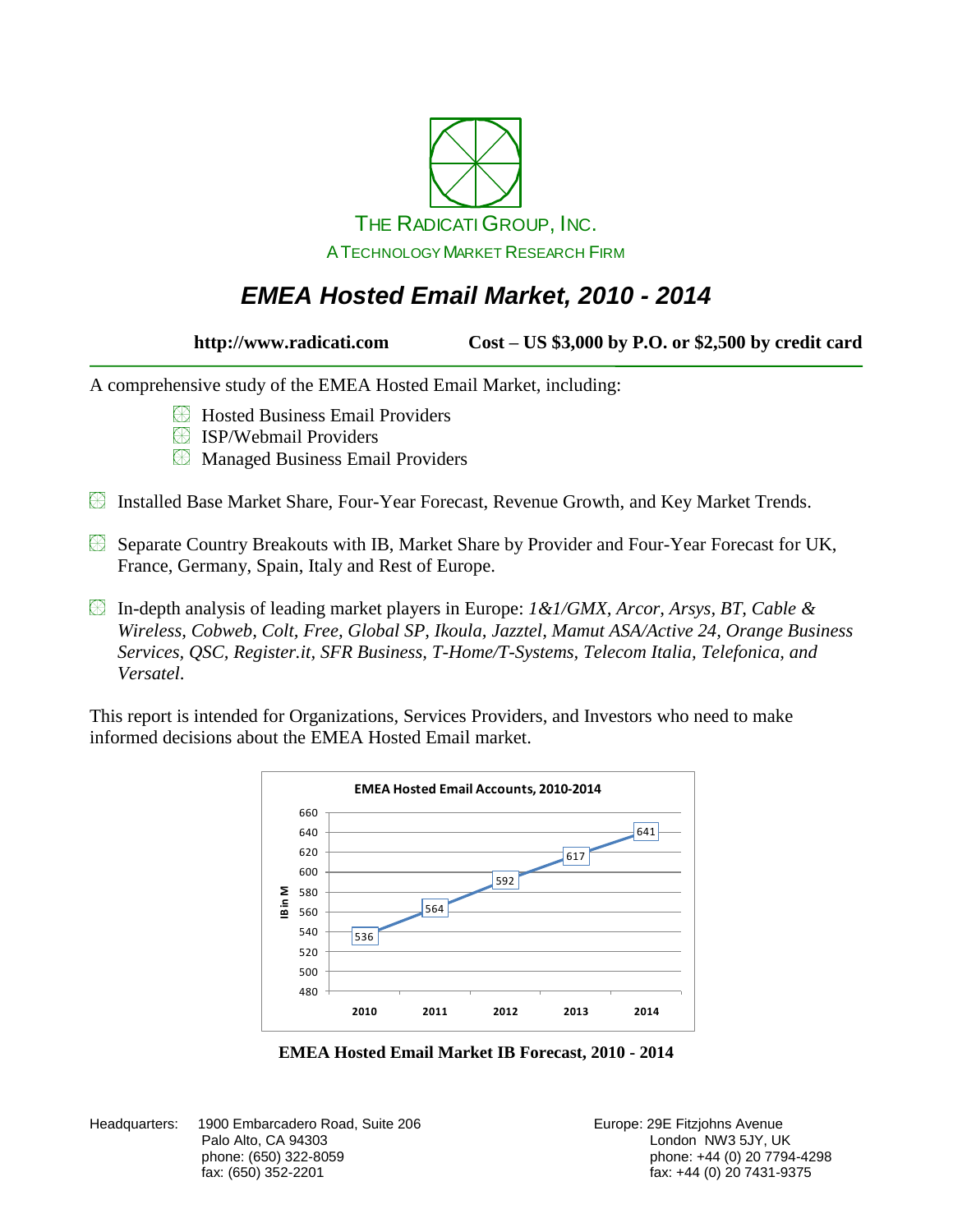## **TABLE OF CONTENTS**

| 3.11 JAZZTEL $80$ |  |
|-------------------|--|
|                   |  |
|                   |  |
|                   |  |
|                   |  |
|                   |  |
|                   |  |
|                   |  |
|                   |  |
|                   |  |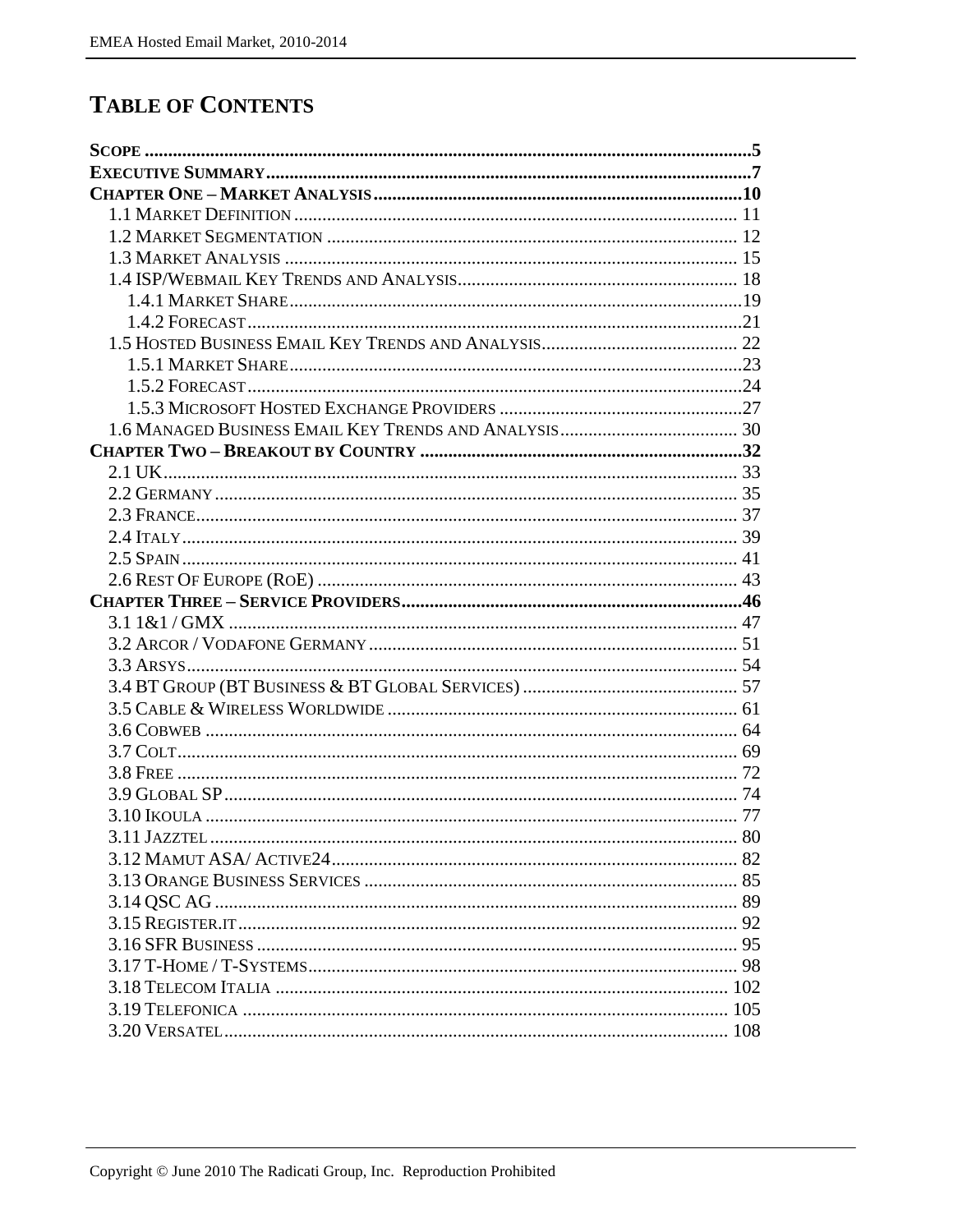#### **LIST OF FIGURES**

|                                                                                                  | 9   |
|--------------------------------------------------------------------------------------------------|-----|
|                                                                                                  |     |
|                                                                                                  | 17  |
|                                                                                                  | 20  |
|                                                                                                  | .21 |
|                                                                                                  | .24 |
|                                                                                                  | .26 |
| Figure 8: EMEA Hosted Business Email Market Revenue Forecast ( $M \hat{\epsilon}$ ), 2010-201426 |     |
|                                                                                                  | .28 |
| Figure 10: EMEA Managed Business Email Market IB Forecast (M), 2010-201431                       |     |
| Figure 11: UK Hosted & ISP/Webmail Email Market IB Forecast (M), 2010-201433                     |     |
| Figure 12: Germany Hosted & ISP/Webmail Email Market IB Forecast (M), 2010-201436                |     |
| Figure 13: France Hosted & ISP/Webmail Email Market IB Forecast (M), 2010-201438                 |     |
| Figure 14: Italy Hosted & ISP/Webmail Email Market IB Forecast (M), 2010-201440                  |     |
| Figure 15: Spain Hosted & ISP/Webmail Email Market IB Forecast (M), 2010-201442                  |     |
| Figure 16: RoE Hosted & ISP/Webmail Email Market IB Forecast (M), 2010-201444                    |     |
|                                                                                                  |     |

# **LIST OF TABLES**

| Table 5: EMEA Hosted Business Email Market IB and Revenue Forecast (M), 2010-201425 |
|-------------------------------------------------------------------------------------|
|                                                                                     |
|                                                                                     |
| Table 8: EMEA Managed Business Email Market IB Forecast (M), 2010-201430            |
| Table 9: UK Hosted & ISP/Webmail Email Market IB Forecast (M), 2010-2014 33         |
|                                                                                     |
|                                                                                     |
| Table 12: Germany Hosted & ISP/Webmail Email Market IB Forecast (M), 2010-2014 35   |
|                                                                                     |
| Table 14: Germany Hosted Business Email IB Market Share (2010)37                    |
| Table 15: France Hosted & ISP/Webmail Email Market IB Forecast (M), 2010-201438     |
|                                                                                     |
| Table 17: France Hosted Business Email IB Market Share (2010)39                     |
| Table 18: Italy Hosted & ISP/Webmail Email Market IB Forecast (M), 2010-201440      |
|                                                                                     |
|                                                                                     |
| Table 21: Spain Hosted & ISP/Webmail Email Market IB Forecast (M), 2010-201442      |
|                                                                                     |
|                                                                                     |
| Table 24: RoE Hosted & ISP/Webmail Email Market IB Forecast (M), 2010-201444        |
|                                                                                     |
|                                                                                     |